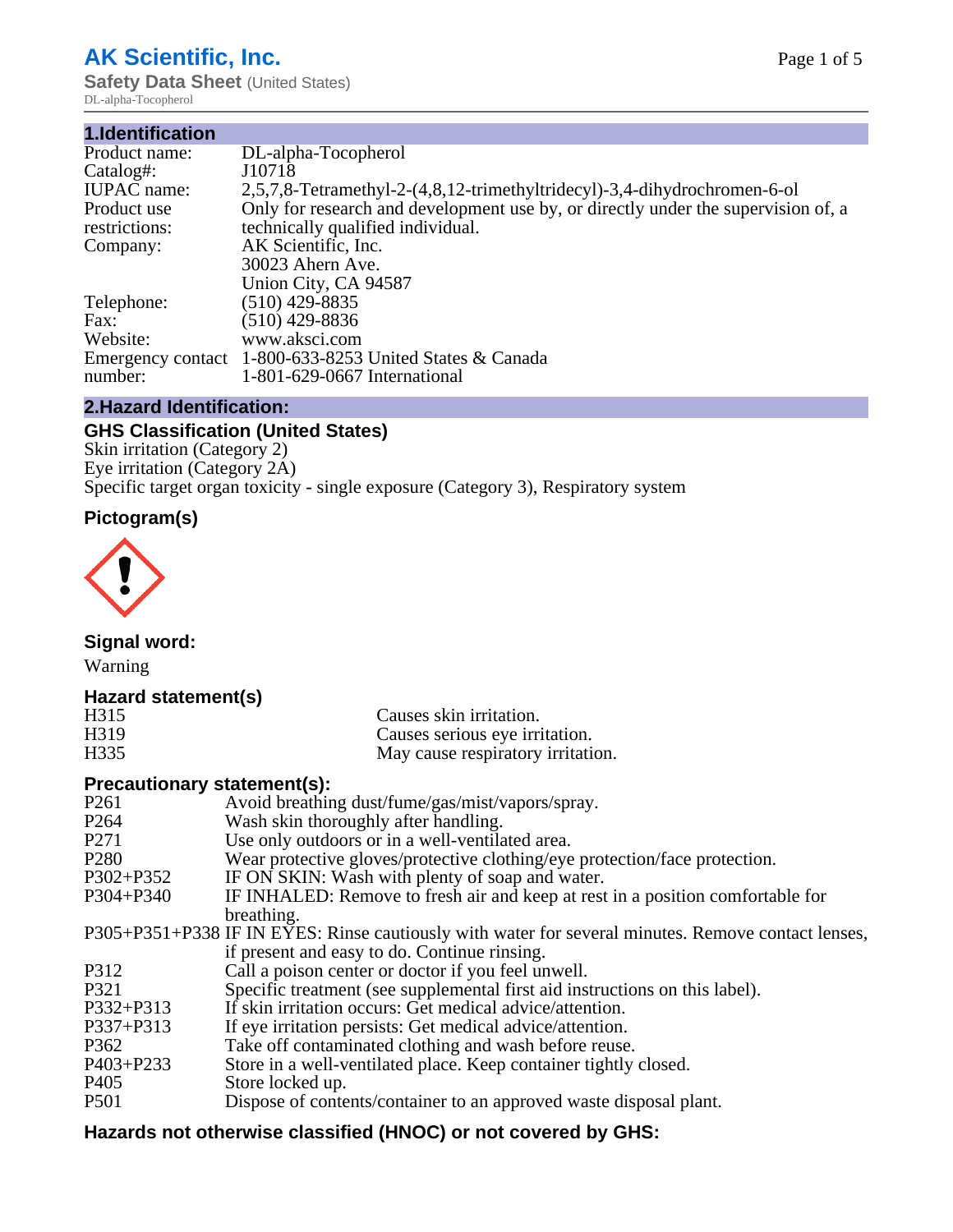#### none

#### **3.Composition/Information on Ingredients**

Synonyms: Vitamin E Purity: 99% (GC)

CAS#: 10191-41-0 EC: Not available.

## **4. First Aid Measures**

**General Information:** Immediately remove any clothing contaminated by the product. Move out of dangerous area. Consult a physician and show this safety data sheet.

**Inhalation:** Move person to fresh air. If not breathing, give artificial respiration. If breathing is difficult, give oxygen. Obtain medical aid.

**Skin contact:** Immediately flush skin with running water for at least 15 minutes while removing contaminated clothing and shoes. Wash clothing before reuse. Obtain medical aid immediately. **Eye contact:** Immediately flush open eyes with running water for at least 15 minutes. Obtain medical aid immediately.

**Ingestion:** Do NOT induce vomiting without medical advice. Rinse mouth with water. Never administer anything by mouth to an unconscious person. Obtain medical aid immediately.

**Most important symptoms and effects, both acute and delayed:** No further information available. Please see sections 2 and 11.

**Indication of any immediate medical attention and special treatment needed:** No further information available.

## **5. Fire Fighting Measures**

**Suitable extinguishing media:** Use water spray, dry chemical, carbon dioxide, or chemical foam. **Specific hazards arising from the chemical:** Carbon oxides.

**Advice for firefighters:** As in any fire, wear a NIOSH-approved or equivalent, pressure-demand, self-contained breathing apparatus and full protective gear. During a fire, irritating and highly toxic gases may be generated by thermal decomposition or combustion.

## **6. Accidental Release Measures**

**Personal precautions, protective equipment and emergency procedures:** Wear protective equipment and keep unprotected personnel away. Ensure adequate ventilation. Remove all sources of ignition. Prevent further leak or spill if safe to do so. For personal protective equipment, please refer to section 8.

**Environmental precautions:** Do not let product enter drains, other waterways, or soil.

**Methods and materials for containment and cleaning up:** Prevent further leak or spill if safe to do so. Vacuum, sweep up, or absorb with inert material and place into a suitable disposal container. Consult local regulations for disposal. See section 13 for further disposal information.

## **7. Handling and Storage**

**Precautions for safe handling:** Avoid contact with skin, eyes, and personal clothing. Wash hands thoroughly after handling. Avoid breathing fumes. Use only with adequate ventilation. Wear suitable protective clothing, gloves, and eye/face protection. Keep away from sources of ignition. Minimize dust generation and accumulation. Keep container tightly closed. Open and handle container with care. Do not eat, drink, or smoke while handling.

**Conditions for safe storage, including any incompatibilities:** Store in a tightly-closed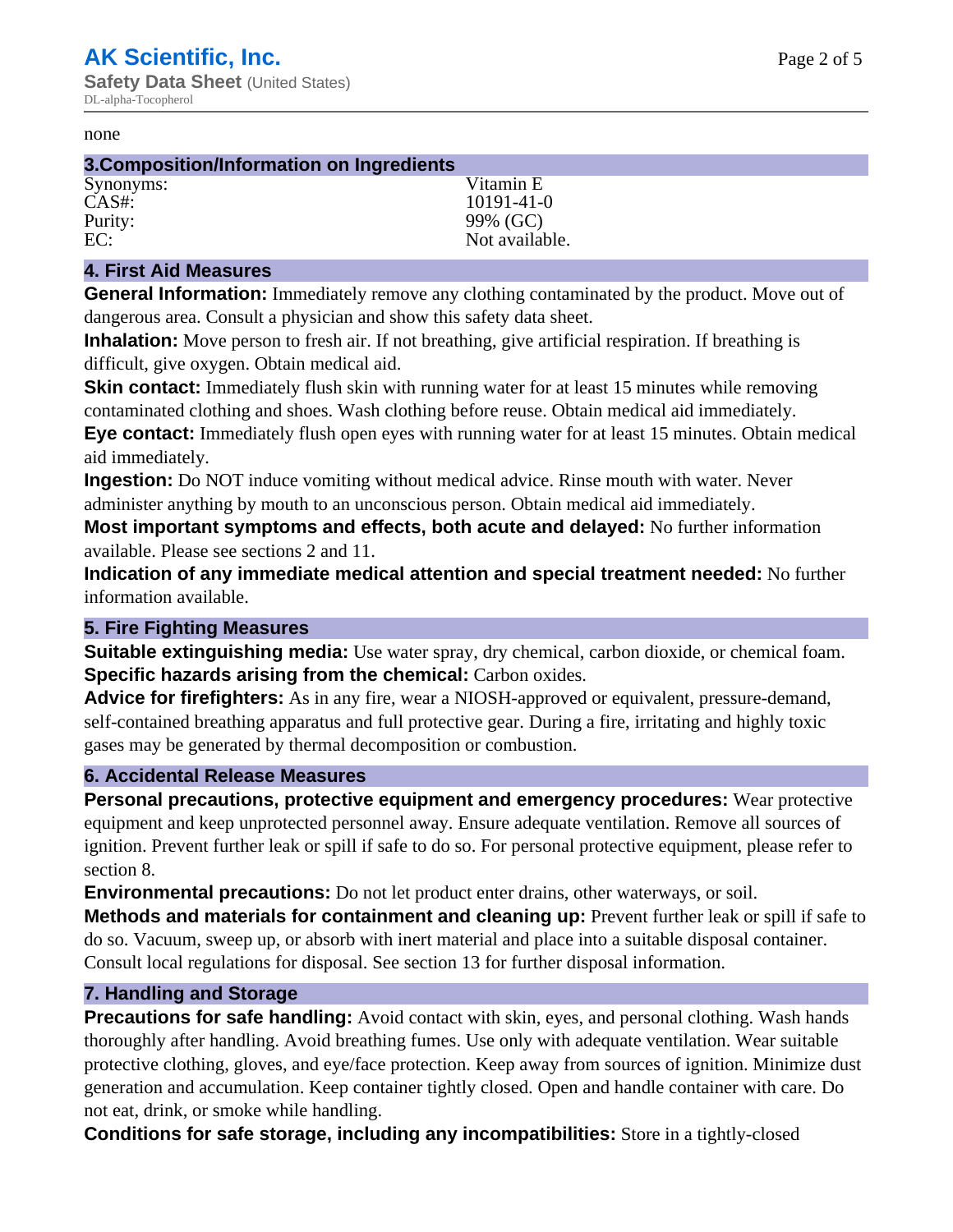container when not in use. Store in a cool, dry, well-ventilated area away from incompatible substances. Keep away from sources of ignition. ,Store long-term at 2-8°C.

## **8. Exposure Controls/Personal Protection**

#### **Exposure limits:**

| <b>OSHA PEL:</b>  | Not available. |
|-------------------|----------------|
| NIOSH REL:        | Not available. |
| <b>ACGIH TLV:</b> | Not available. |

**Appropriate engineering controls:** Avoid contact with skin, eyes, and clothing. Wash hands before breaks and immediately after handling the product. Facilities storing or utilizing this material should be equipped with an eyewash fountain. Use adequate general and local exhaust ventilation to keep airborne concentrations low.

#### **Personal protection**

| Eyes:        | Based on an evaluation of the eye or face hazards present, wear chemical splash-resistant<br>safety glasses or goggles with side protection. A face shield may be appropriate in some |  |  |
|--------------|---------------------------------------------------------------------------------------------------------------------------------------------------------------------------------------|--|--|
|              | workplaces. Use eyewear tested and approved under appropriate government standards<br>such as OSHA 29 CFR 1910.133 or EU EN166.                                                       |  |  |
| Hands:       | Wear gloves selected based on an evaluation of the possible hazards to hands and skin,                                                                                                |  |  |
|              | the duration of use, the physical conditions of the workplace, and the chemical resistance                                                                                            |  |  |
|              | and physical properties of the glove material.                                                                                                                                        |  |  |
|              | Skin and body: Protective clothing must be selected based on the hazards present in the workplace, the                                                                                |  |  |
|              | physical environment, the duration of exposure, and other factors. No fabric can provide                                                                                              |  |  |
|              | protection against all potential hazards; therefore it is important to select the appropriate                                                                                         |  |  |
|              | protective clothing for each specific hazard. At the minimum, wear a laboratory coat and                                                                                              |  |  |
|              | close-toed footwear.                                                                                                                                                                  |  |  |
| Respiratory: | Respirators are not a substitute for accepted engineering control measures such as<br>enclosure or confinement of the operation, general and local ventilation, and substitution      |  |  |
|              | of less toxic materials. When respiratory personal protective equipment is appropriate                                                                                                |  |  |
|              | based on an assessment of respiratory hazards in the workplace, use a NIOSH- or                                                                                                       |  |  |
|              | CEN-certified respirator.                                                                                                                                                             |  |  |

| 9. Physical and Chemical Properties           |                                                |  |  |
|-----------------------------------------------|------------------------------------------------|--|--|
| <b>Physical State:</b>                        | Yellow viscous liquid                          |  |  |
| Molecular Formula:                            | C <sub>29</sub> H <sub>50</sub> O <sub>2</sub> |  |  |
| Molecular Weight:                             | 430.71                                         |  |  |
| Odor:                                         | Not available.                                 |  |  |
| pH:                                           | Not available.                                 |  |  |
| <b>Boiling Point Range:</b>                   | $200-220$ °C (0.1mmHg)                         |  |  |
| Freezing/Melting Point:                       | $2-4$ °C                                       |  |  |
| <b>Flash Point:</b>                           | $113^{\circ}$ C                                |  |  |
| <b>Evaporation Rate:</b>                      | Not available.                                 |  |  |
| Flammability(solid,gas):                      | Please see section 2.                          |  |  |
| <b>Explosive limits:</b>                      | Not available.                                 |  |  |
| Vapor Pressure:                               | Not available.                                 |  |  |
| Vapor Density:                                | Not available.                                 |  |  |
| Solubility:                                   | Not available.                                 |  |  |
| <b>Relative Density:</b>                      | 0.95                                           |  |  |
| Refractive Index:                             | 1.5030-1.5070                                  |  |  |
| Volatility:                                   | Not available.                                 |  |  |
| Auto-ignition Temperature:                    | Not available.                                 |  |  |
| <b>Decomposition Temperature:</b>             | Not available.                                 |  |  |
| <b>Partition Coefficient:</b>                 | Not available.                                 |  |  |
| the property of the control of the control of |                                                |  |  |

## **10. Stability and Reactivity**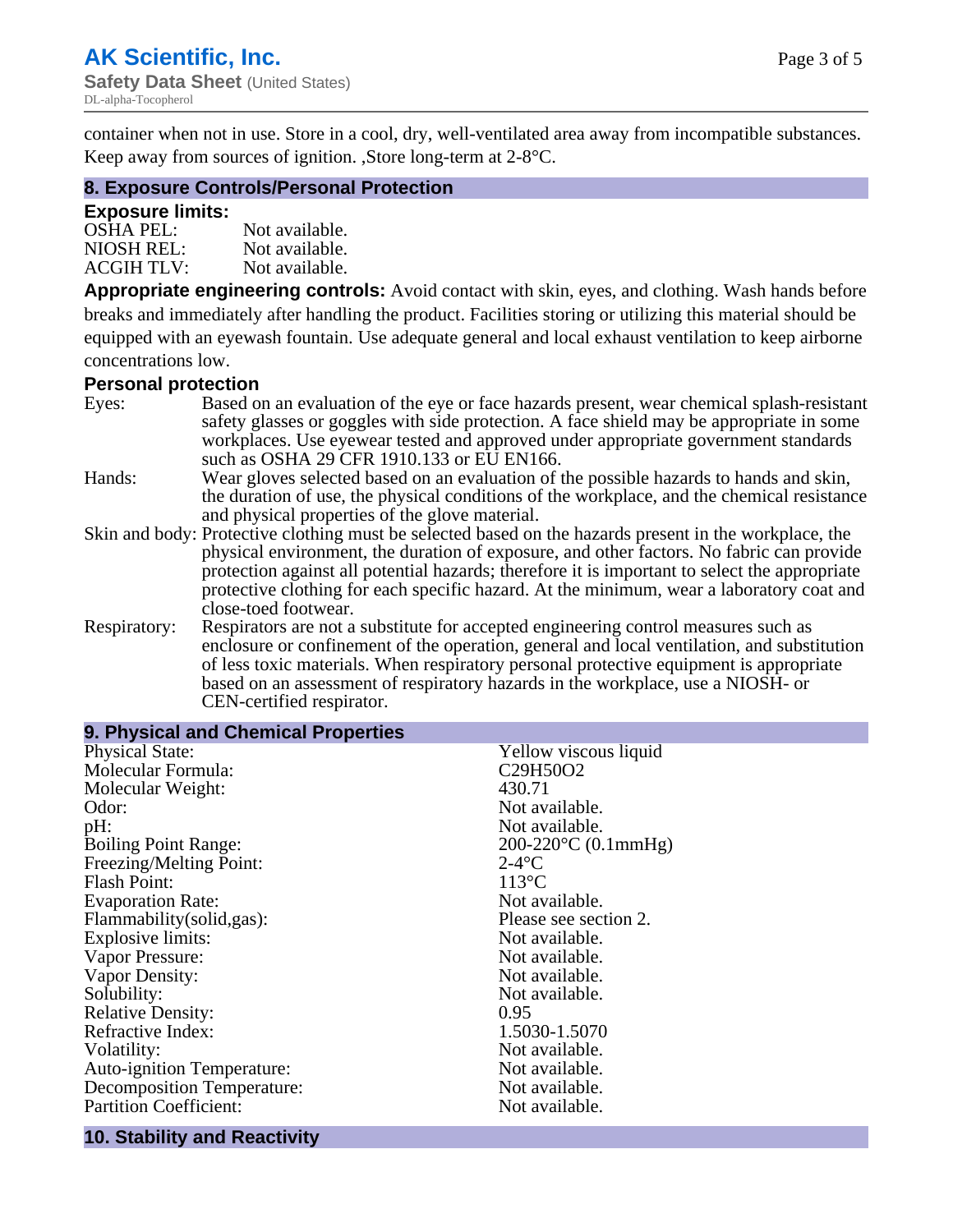| Reactivity:                         | Not available.                                       |
|-------------------------------------|------------------------------------------------------|
| Chemical stability:                 | Stable under recommended temperatures and pressures. |
| Possibility of hazardous reactions: | Not available.                                       |
| Conditions to avoid:                | Dust generation.                                     |
| Incompatible materials:             | Strong oxidizing agents.                             |
| Hazardous decomposition products:   | Carbon oxides.                                       |
|                                     |                                                      |

#### **11. Toxicological Information**

RTECS# GA8746000<br>Acute toxicity: Sales Contract Contract Contract Contract Contract Contract Contract Contract Contract Contract Contract Contract Contract Contract Contract Contract Contract Contract Contract Contract Con Acute toxicity:<br>Routes of exposure: Symptoms related to the physical,chemical and toxicological characteristics:

Inhalation,eye contact, skin contact, ingestion. Skin contact may result in inflammation characterized by itching, scaling, reddening, blistering, pain or dryness. Eye contact may result in redness, pain or severe eye damage. Inhalation may cause irritation of the lungs and respiratory system. Overexposure may result in serious illness or death.

#### **Carcinogenicity**

| IARC: | Not classified.                                                                                       |
|-------|-------------------------------------------------------------------------------------------------------|
| NTP:  | Not listed.                                                                                           |
| OSHA: | Not listed.                                                                                           |
|       | Acute toxic effects: Inflammation of the eye is characterized by redness, watering, and itching. Skin |
|       | inflammation is characterized by itching, scaling, reddening, or, occasionally,                       |
|       | blistering.                                                                                           |

| <b>12. Ecological Information</b> |                |  |
|-----------------------------------|----------------|--|
| Ecotoxicity:                      | Not available. |  |
| Persistence and degradability:    | Not available. |  |
| Bioaccumulative potential:        | Not available. |  |
| Mobility in soil:                 | Not available. |  |
| Other adverse effects:            | Not available. |  |

#### **13. Disposal Considerations**

Disposal of waste: Chemical waste generators must determine whether a discarded chemical is classified as hazardous waste. US EPA guidelines for the classification determination are listed in 40 CFR 261.3. Additionally, waste generators must consult state and local hazardous waste regulations to ensure complete and accurate classification. Observe all federal, state and local regulations when disposing of the substance.

Disposal of packaging: Do not reuse containers. Dispose of as unused product.

| <b>14. Transportation Information</b> |                |  |
|---------------------------------------|----------------|--|
| <b>DOT (United States)</b>            |                |  |
| UN number:                            | Not hazmat     |  |
| Proper shipping name:                 | Not available. |  |
| Transport hazard class:               | Not available. |  |
| Packing group:                        | Not available. |  |
| <b>IATA</b>                           |                |  |
| <b>UN Number:</b>                     | Not DG         |  |
| Proper shipping name:                 | Not available. |  |
| Transport hazard class:               | Not available. |  |
| Packing group:                        | Not available. |  |